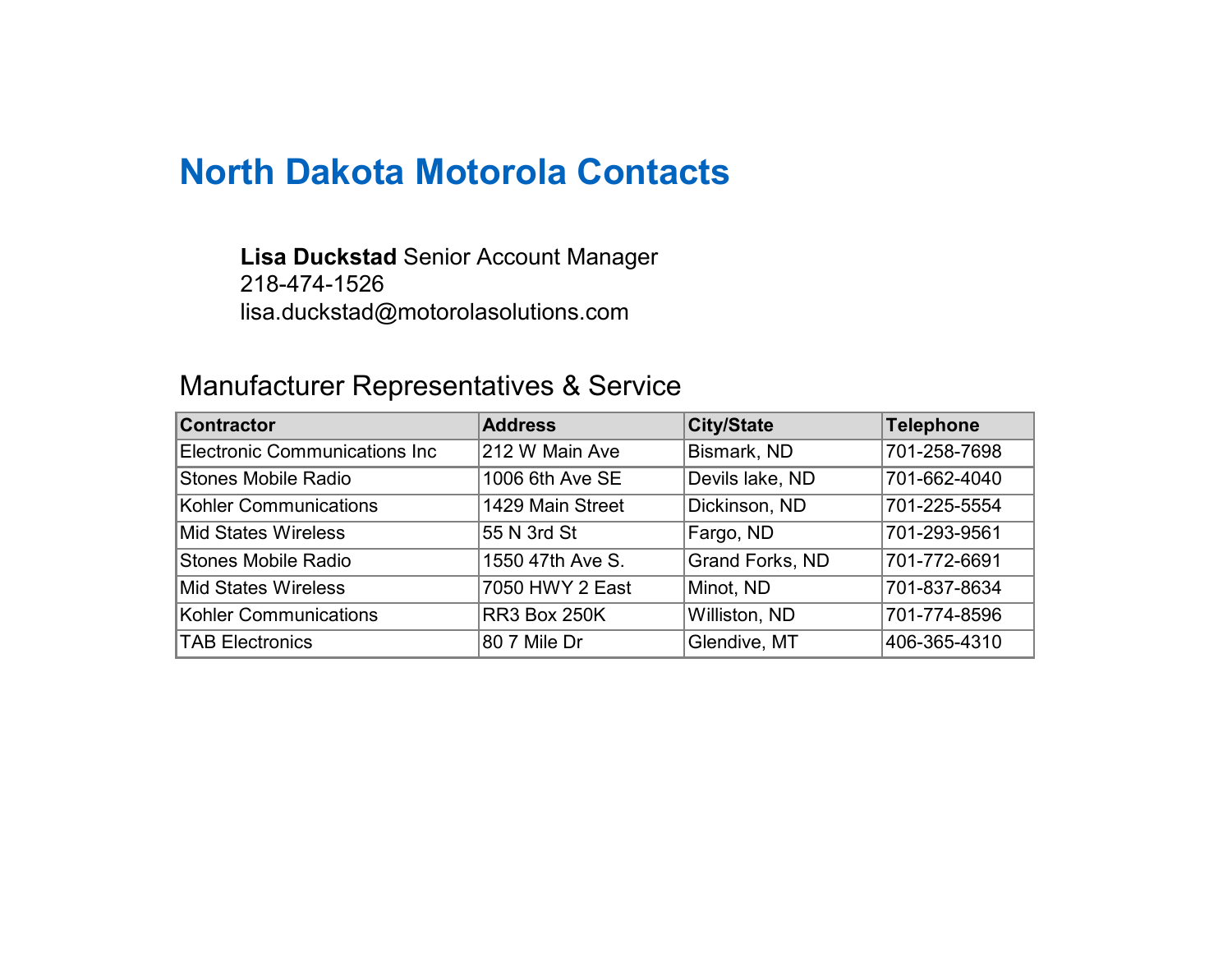# **NORTH DAKOTA SIRN RADIO PRICING**

#### **RADIO SUMMARY** - UPDATED 12/2/21

#### **PORTABLE/HANDHELD MODELS**

| <b>Suggested Market</b>      | Radio                                           | Included hardware, software and feature part numbers                                                          | <b>State Contract Price</b> |
|------------------------------|-------------------------------------------------|---------------------------------------------------------------------------------------------------------------|-----------------------------|
| <b>Public Works</b>          | <b>APX900</b>                                   | H98UCF29PW6AN, *QA0496, *QA00580, Q887, PMMN4491, PMPN4174,<br>PMMN4069, G996                                 | \$2,061.75                  |
| Fire                         | APX4000                                         | H51UCF9PW6AN, *QA2756, *QA00580, Q887, QA04865, NNTN8128,<br>PMPN4174, PMMN4069, G996                         | \$2,658.15                  |
|                              |                                                 |                                                                                                               |                             |
| Law Enforcement/FIRE         | APX6000                                         | H98UCF9PW6BN, *Q361, *H38, *QA00580, *Q806, Q887, PMNN4485,<br>NNTN8860, PMMN4065, G996                       | \$3,841.64                  |
| Law Enforcement              | APX6000-Encrypted<br>with Over the Air Rekeying | H98UCF9PW6BN, *Q361, *H38, *QA00580, *Q806, Q887, PMNN4485,<br>NNTN8860, PMMN4065, *Q629, *Q498, G996         | \$4.534.34                  |
| Hazmat / FIRE                | <b>APX6000 XE</b>                               | H98UCF9PW6BN, QA02006,*Q361, *H38, *QA00580, *Q806, Q887,<br>PMNN4485, NNTN8860, PMMN4065, G996               | \$4,260.14                  |
|                              |                                                 |                                                                                                               |                             |
| Multiband 800mhz/VHF Fire/LE | APX8000                                         | H91TGD9PW6AN, *Q806, *Q361, *H38, PMMN4086, *QA0580, QA05509,<br>Q887, NNTN8860, PMMN4065, G996               | \$5,699.94                  |
| Multiband 800mhz/VHF Fire/LE | APX8000-Encrypted<br>with Over-the-Air Rekeying | H91TGD9PW6AN, *Q806, *Q361, *H38, PMMN4086, *QA0580, QA05509,<br>Q887, NNTN8860, PMMN4065, *Q629, *Q498, G996 | 6.360.14                    |

• *All portable (handheld) sample quote costs include all software/hardware to operate on expected SIRN network, including a charger, lapel mic and no cost spare battery* 

### **MOBILE/VEHICLE MODELS**

| <b>Radio</b>                                                                | Included hardware, software and feature part numbers                                                                            | <b>State Contract Price</b> |  |
|-----------------------------------------------------------------------------|---------------------------------------------------------------------------------------------------------------------------------|-----------------------------|--|
| APX1500                                                                     | M26URS9PW1BN, *GA01339, B18, GA00318, GA00804, *GA00580,<br>GA00235, G444, W484, W22, G66, G996                                 | 2,439.60                    |  |
| Fire/Public Works (remote mount) APX4500                                    | M22URS9PW1BN, *QA02756, GA00318, GA00235, *GA00580, B18,<br>GA00804, G444, G67, W484, W22, G991                                 | \$<br>2,959.60              |  |
|                                                                             |                                                                                                                                 |                             |  |
| <b>APX6500</b>                                                              | M25URS9PW1BN, GA00318, *G806, GA00235, *GA00580, *G51, B18, GA01670,<br>G444, W22, G67, G361, W484, G995                        | 3,643.50                    |  |
| <b>APX6500 Encrypted</b><br>with Over the Air Rekeying                      | M25URS9PW1BN, GA00318, *G806, GA00235, *GA00580, *G51, *G298, B18,<br>*G843, GA01670, G444, W22, G67, G361, W484, G996          | 4.467.00                    |  |
| APX6500 Dual Head                                                           | M25URS9PW1AN, B18, GA00318, *G806, GA00235, GA01670, *GA00580, G44<br>G628, W484, *G51, W22, GA00092, G67, *G361, G996          | \$<br>4,093.50              |  |
|                                                                             |                                                                                                                                 |                             |  |
| <b>APX8500 High Power</b>                                                   | M37TXS9PW1AN, *G51, *G361, *G806, GA00318, *GA00580, GA01513,<br>GA005509, B18, GA01670, G444, GA01517, W22, G996               | 5,454.60                    |  |
| <b>APX8500 High Power</b><br><b>Encrypted</b><br>With Over the Air Rekeying | M37TXS9PW1AN, *G51, *G361, *G806, GA00318, *GA00580, GA01513,<br>GA005509, B18, GA01670, G444, GA01670, W22, *G843, *G298, G996 | 6,465.60                    |  |
|                                                                             |                                                                                                                                 |                             |  |

• *All mobile (vehicle) configurations include a control head, speaker, cables, mounts, and palm mic and software/hardware to operate on expected SIRN network* 

**Pricing does not include programming or installation.** 

**Pricing subject to terms of North Dakota contract with Motorola Solutions** 

All portable (handheld) sample quote are model 2 (limited keypad)

\* indicates software options expected to be needed for SIRN system

Encrypted Radio Sample includes AES and OTAR w/multi-key

All mobile configurations include a control head, speaker, cables, mounts, and palm mic

Please consult your Motorola Solutions Representative to review radio configurations needed or desired for your agency and options for upgraded batteries (or intrinsically safe), radio chargers, accessories, speaker mic selection, mobile control head, dash mount vs remote mount, etc. Additional desired features or accessory upgrades are additional cost



Motorola Solutions, Inc. 500 West Monroe Street, Chicago, Il 60661 U.S.A. **motorolasolutions.com**

MOTOROLA, MOTO, MOTOROLA SOLUTIONS and the Stylized M Logo are trademarks or registered trademarks of Motorola Trademark Holdings, LLC and are used under license. All other trademarks are the property of their respective owners. © 2019 Motorola Solutions, Inc. All rights reserved.